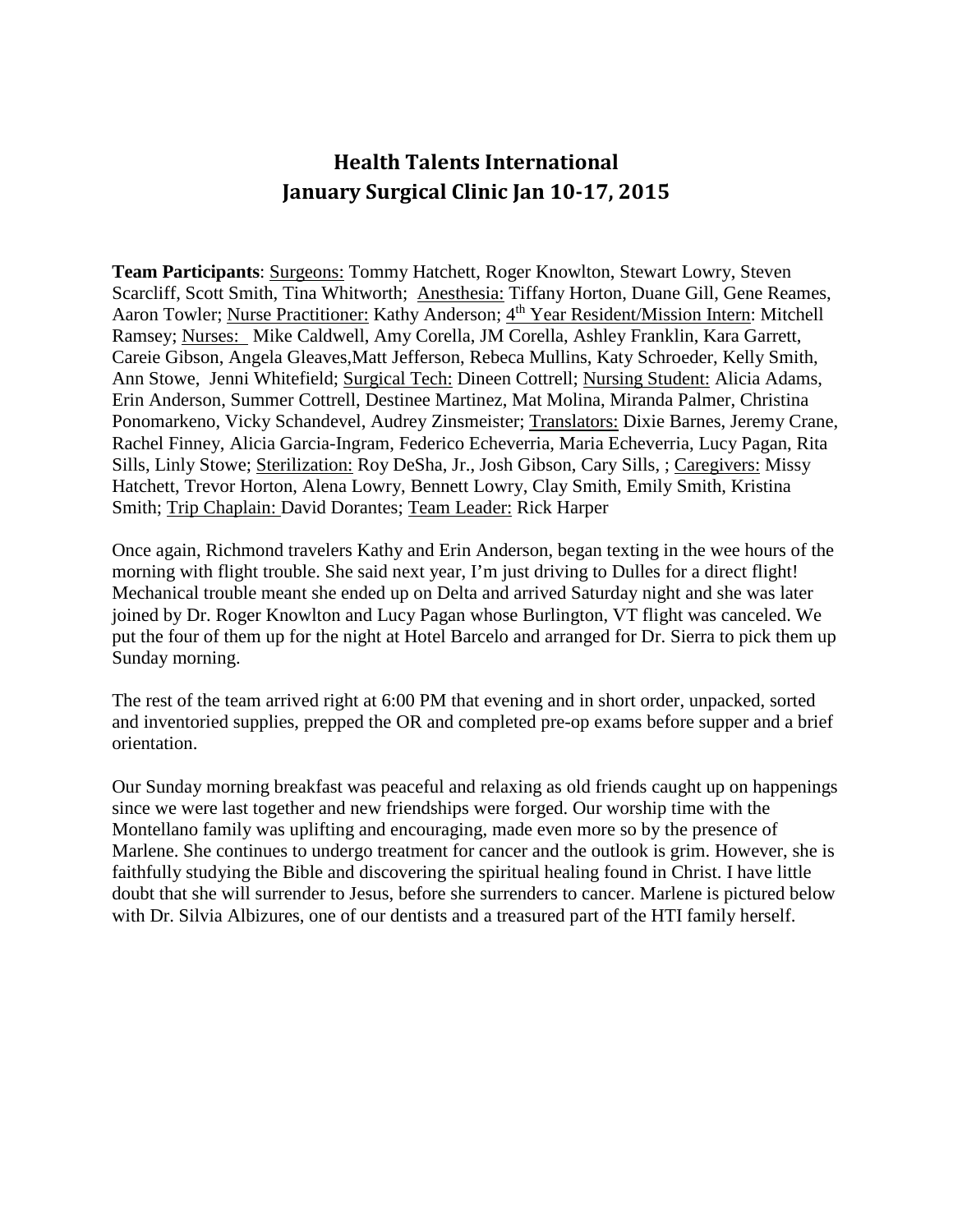

We were blessed by the excitement and energy of six nursing students from ACU, along with one of their instructors, Rebekah Mullins, and they were up to any adventure or task. They were joined by two other nursing students, Erin Anderson and Vicky Schandevel, making this the largest contingency of nursing students in recent memory. A few will most assuredly become regular participants once they complete their studies.

Following worship service it was time for our surgical orientation and to start a new chapter in our history. Long-time nurse, Rosario, is no longer with Health Talents, following her marriage to Jerry Erwin. Darling and Marta have taken the reigns with Darling assuming the leadership role previously filled by Rosario. The week went off without a hitch and much credit goes to Darling, Marta and to the ever capable Carlos.

Surgeries began around 1:30 and we completed three GYN cases and seven general cases. The day went a bit long, pretty normal on Sunday as the teams have yet to gel and because we schedule the more difficult cases early in the week to allow for extended recovery time. We missed trip veteran and OR nurse extraordinaire, Leah Bradshaw, this week. She came down with the flu and backed out on Friday, sparing us all the risk of a shared virus. Nevertheless, we had a strong OR surgery crew with veterans Mike Caldwell, Dineen Cottrell, Kelly Smith and Ann Stowe. Their experience helped newcomers, Carrie Gibson and Missy Hatchett settle into their roles.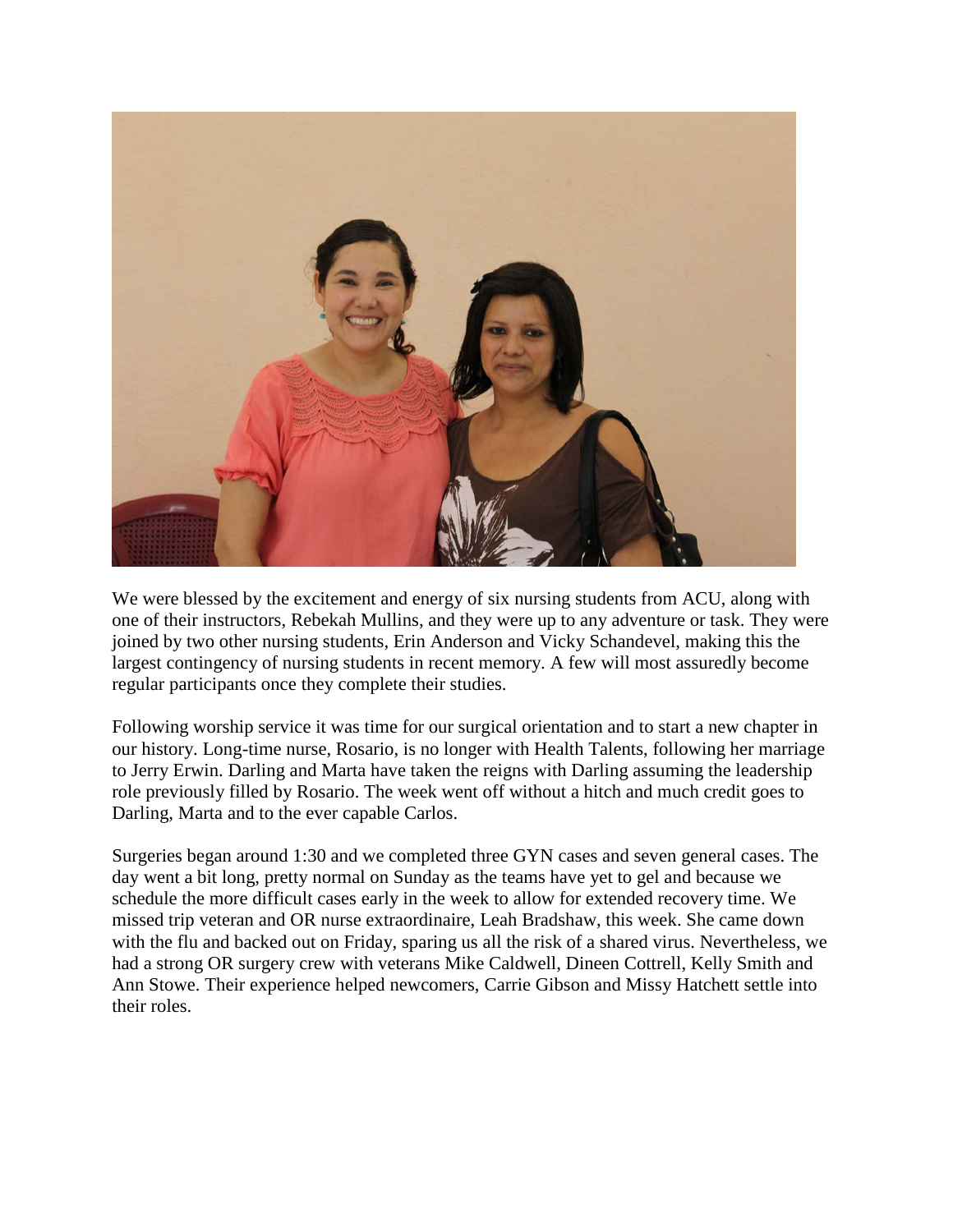David Dorantes was our trip chaplain this trip and he would remain in Guatemala for another week to conduct a leadership evangelism seminar. David, a minister with the Riverchase Church of Christ and one of our supporting churches, is a native Spanish speaker from the Cancun area of Mexico and shares a deep affection, if not heritage, from the Mayan of Guatemala. His ability to converse with our patients and draw them into spiritual conversations was a pleasure to behold.

Our recovery ward was very well staffed with Jenni Whitefield serving as our charge nurse. We have ten RN's and eight nursing students and were able to provide excellent coverage. Jenni, Kathy Anderson and JM Corella were our only veteran nurses in recovery and provided excellent leadership to our first-timers.

Monday's schedule began with five GYN and fourteen general cases, but we ended up moving one GYN case to Tuesday. Moving a patient to the next day is always a difficult decision as the patient had been prepped and waiting most of the day. We explained the cases that day took longer than expected and she deserved to have a well-rested surgeon and team.

Tuesday's pace was a bit lighter, but not by much. Our GYN patient who was moved from Monday was first on the schedule for Tuesday morning and at day's end, another four GYN and twelve general cases were completed. Once again, we had hit our stride and the days became smoother. Our team members had learned where needed supplies were located or who to ask, thus the turnover time between cases grew shorter.

Our case load on Wednesday was seventeen, with three GYN and fourteen general cases. One of our GYN patients encountered high blood pressure and was rescheduled for February, otherwise we'd have had four GYN cases on Wednesday. Sixty-one cases going into Thursday and our team was looking forward to an earlier supper and a time of singing with our patients in the recovery ward.

The tradition of everyone going down to the ward to sing to our patients at least one night during the week has proved to be a highlight for those working recovery, our patients and those singing praises to our Lord. Every once is encouraged to walk among our patients to shake a hand, offer a pat on the shoulder and in some cases, share a hug. Tears flow freely and hearts are lifted for all.

We finished the week with sixty five cases after Thursday's four general surgeries. Surgery was complete by noon and twenty-one of our group departed for San Lucas Toliman and a tranquil lunch on the shore of Lake Atitlan. Another dozen took a van ride to the chocolate "cacao" farm after lunch.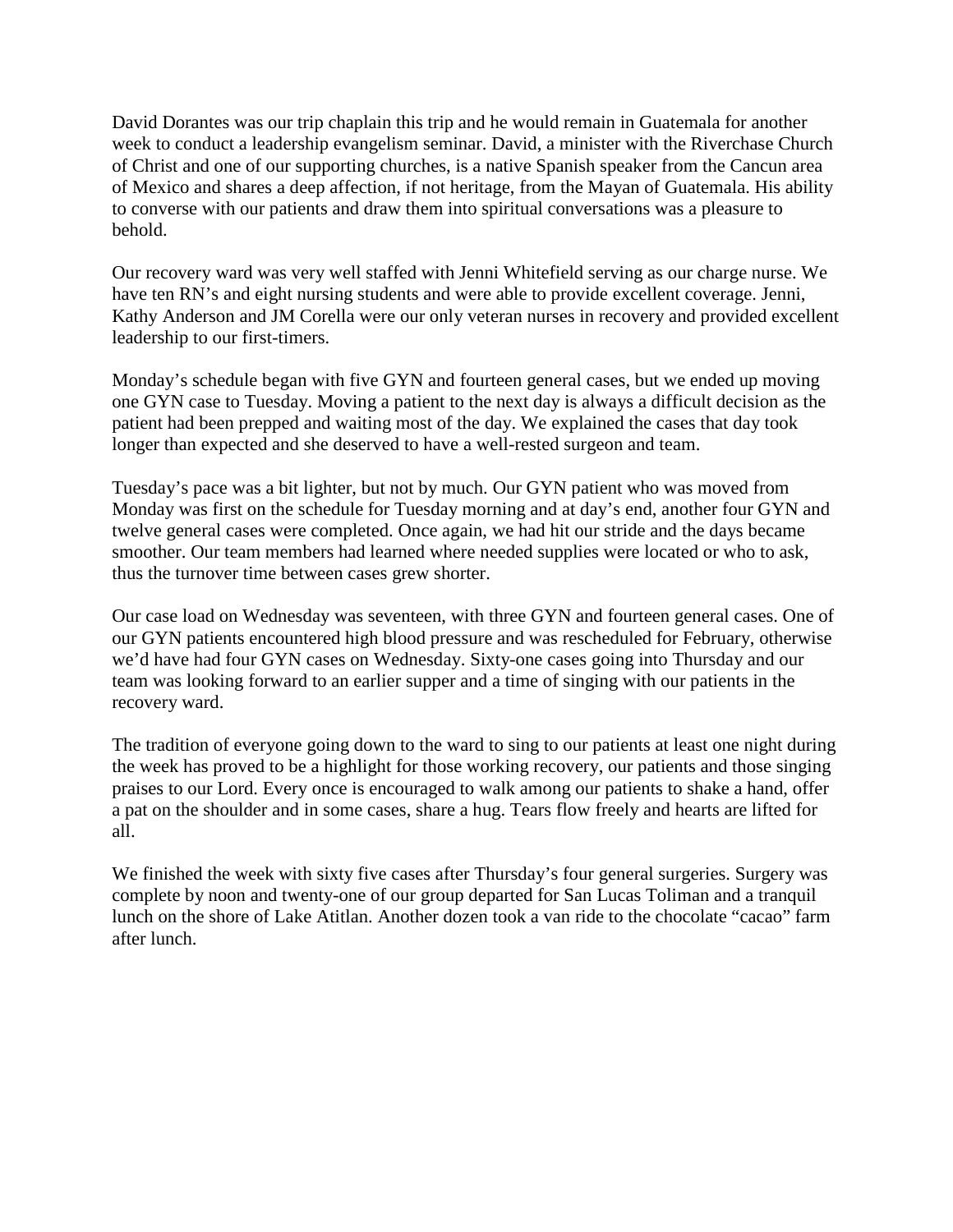Thursday night is our sharing night, the adult version of summer camp or teen retreat as we encourage every team member to share a special memory during our devotional time. This was one for the ages! Vicky Schandevel asked to go first, otherwise she was not sure she'd be able to share her story. If you want more than the "Readers Digest" version, you should read the January 2014 trip report. The short version is that Vicky became a patient in 2014 due to an ectopic pregnancy and ruptured fallopian tube. We performed surgery on Wednesday and she was medivaced on Thursday back to the US. Vicky returned this year, a measure of closure for her, and she wanted to thank everyone who cared for her last year. And she did…through her tears.



One more highlight came about our last evening together as we were able recognize Josue Alvarez as our first Jackson C. Coker Scholar. The Jackson C. Coker scholarship is part of our Bates Scholarship Program, but carries with it a special gift over and above the scholarship funding support. Josue was presented a certificate and a panoramic otoscope for use in medical school and eventually in his practice as a physician.

(Board member, Dr. Scott Smith is pictured with Josue and Rick Harper.)

Our first surgical trip of 2015 came to a successful conclusion with all volunteers save one, safely back home. Mitch Ramsey is a fourth year medical student in the midst of an internship with Health Talents and will remain in Guatemala until February 7. Our patients returned for post-op checks on Friday, January 23 and showed no signs of complications. To God Be the Glory!